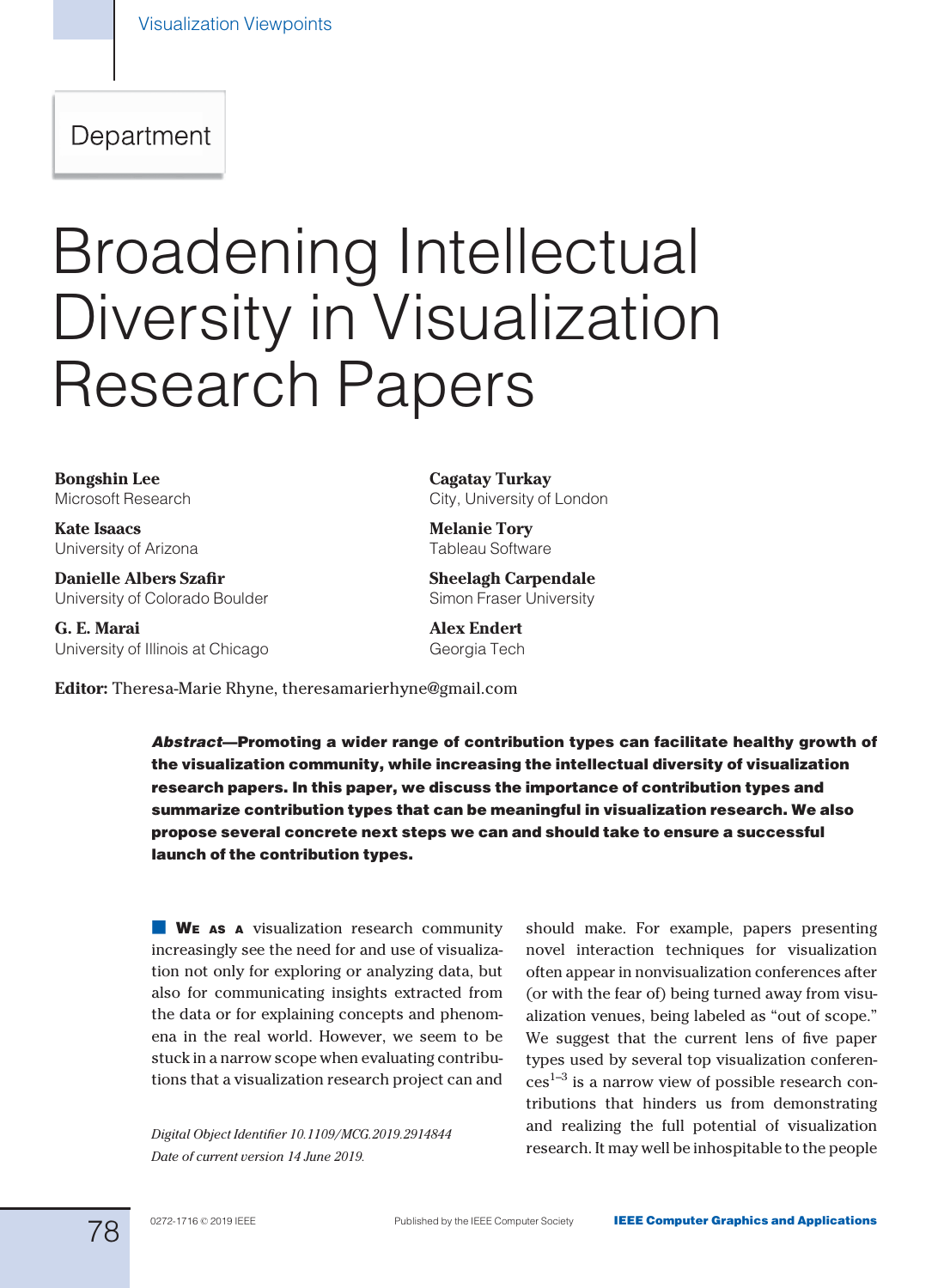from other research communities or industries who successfully leverage visualizations in their research and practice.

In this paper, we discuss a broader range of contribution types than is currently accepted, with aims to promote healthy growth of the visualization community, to increase intellectual diversity, and to better demonstrate the value and impact of visualization research. We fully acknowledge the value of the visualization paper types,<sup>4</sup> particularly with respect to the paper writing and reviewing process. However, we also note that paper types are frequently applied as prescriptive: they tend to specify much of the paper structure and may not be well-suited to papers with less common contributions (e.g., those outlining new problem spaces) or papers that do not comply with the existing structures (e.g., practitioner-oriented applications). We assert that the lens of contribution types can give a broader scope to the types of papers that are considered acceptable (e.g., exciting and emerging research that does not fit exactly into a paper type) and can offer more transient and flexible criteria to evaluate visualization research.

After discussing the importance of contribution types, we describe five examples of contribution types that are rarely seen in visualization conferences. We offer the descriptions of these contribution types along with example papers, as well as a broader collection of contribution types that are seen more widely. We also argue that looking at visualization research through the contribution type lens would support the intellectual evolution and expansion of our community, opening up the possibility of seeing new contribution types we may not yet have imagined. We conclude with the discussion of concrete next steps the visualization community can take to ensure a successful implementation and application of the research contribution types.

# ROLE AND VALUE OF CONTRIBUTION TYPES

We consider a contribution to be some unit of knowledge that advances our understanding of visualization and can facilitate the growth of our field in new directions. This knowledge can be expressed through several forms including ideas, results, and discussions. The broad scope of a contribution can make it difficult to recognize and communicate knowledge across the visualization community. Inspired by the paper summarizing seven research contribution types in HCI $<sup>5</sup>$  we aim</sup> to clarify contributions both within the visualization research community and to newcomers through the discussion and articulation of contribution types.

We posit that considering contribution types would help our community in the following ways:

- 1. Enumerating types of contributions can familiarize community members with lines of research we do not normally produce or read, helping us recognize those contributions when we come across them.
- 2. Categorizing work into contribution types allows for greater flexibility in crafting academic papers. In particular, newcomers to the visualization community can more freely craft papers that combine typical visualization contributions with less-known ones, especially when they are bringing new methods from another research community.
- 3. Clearly stating contribution types in research papers can benefit authors, reviewers, and readers by providing shared expectations. It can help authors measure their contributions more objectively, and help reviewers more appropriately evaluate the work.
- 4. A wider range of contribution types can foster intellectual diversity by providing a more accessible method for integrating new kinds of research and perspectives on visualization both for newcomers and for established researchers.
- 5. Thinking about known contribution types may identify gaps and underrepresented lines of inquiry, and reveal new forms of contribution for the community to consider.

We note that a contribution type is separate from a paper or a paper type. A paper may present a single type of contribution (e.g., a new algorithm) or it may provide several types of contributions that are related to solving a single problem, such as the task and data abstractions, techniques, and evaluation that make up a design study. A paper should be evaluated by their relative advancement of knowledge in visualization.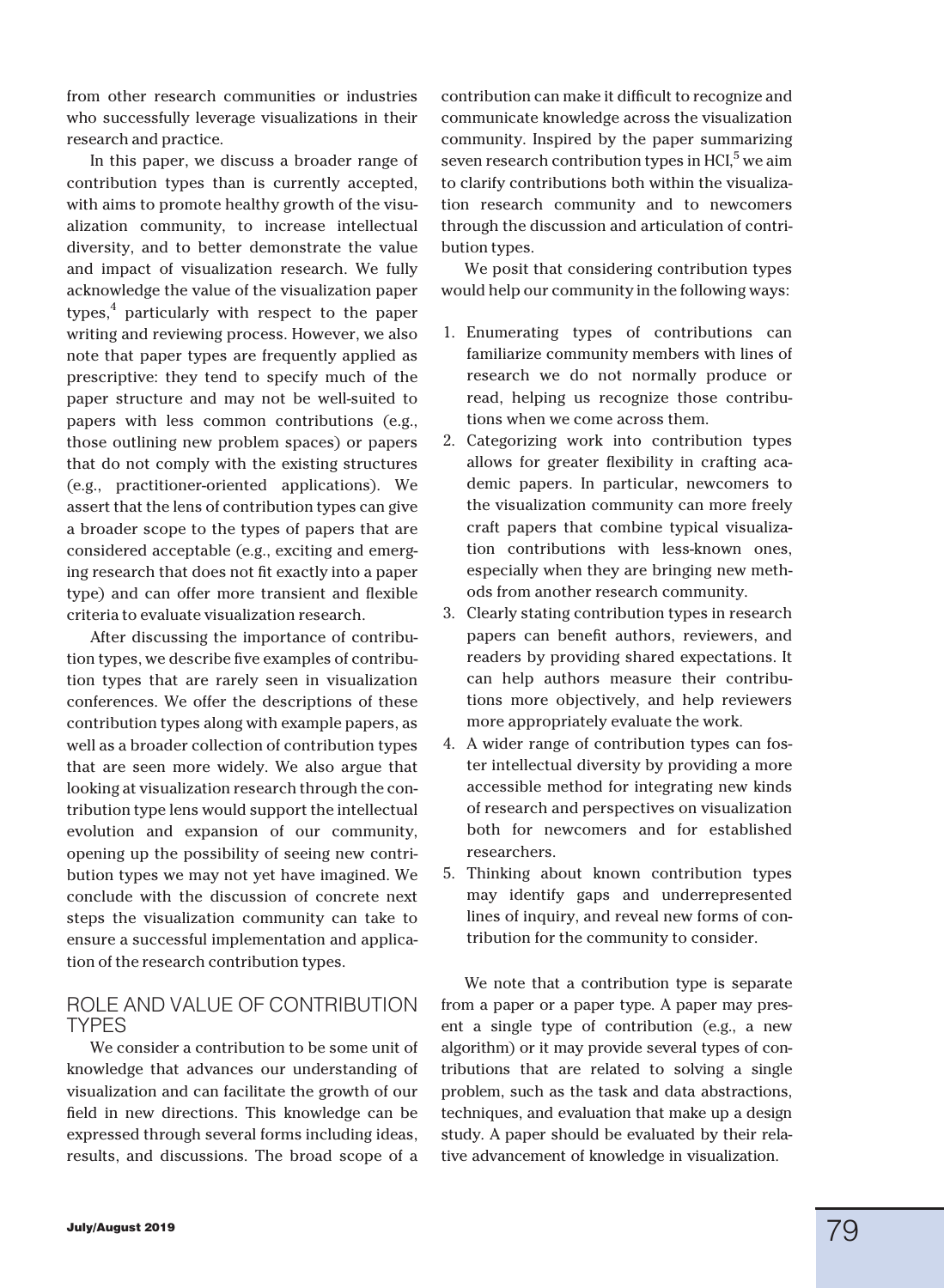## EXAMPLE CONTRIBUTION TYPES

We identified 25 contribution types reflective of visualization research (see Table 1), building on our own observations and conversations with the visualization community. We began discussing contribution types at the "Restructuring IEEE VIS for the Future" workshop $6$  held at the Banff International Research Station for Mathematical Innovation and Discovery (BIRS) in June 2018. Our discussion in a breakout session focused on broadening intellectual diversity in visualization research. We continued our discussion after the workshop and held a meetup at IEEE VIS 2018 to continue the conversation with a broader audience. While many of these contribution types capture common threads in current visualization research, several reflect new kinds of intellectual diversity often underrepresented or seen as outside of the scope offered by conventional paper types. We note that our discussion is within the scope of visualization research even though some contribution types have broader implications than visualization.

On the other hand, this list is not comprehensive and we believe no list ever could be. Our goal is to present a broad set of contributions that reflect the intellectual diversity present in the field, but spread across multiple venues and communities of practice. These contribution types illustrate growing interdisciplinary areas that provide promising avenues for broadening the intellectual knowledge base that serves as the foundation for our community.

We here describe five examples of these contribution types—Lessons from Failure, Mechanism, Interaction Technique, New Domain and Problem, and Vision—that visualization research frequently contributes to but that currently have limited representation at visualization conferences.

#### Lessons From Failure Contributions

Visualization papers typically report only successes (e.g., visualization techniques that successfully solve problems, empirical studies with statistically significant results). Failures rarely see the light of day, even though some failed experiences can provide incredibly useful insight for future design and research. Other disciplines routinely analyze and report on their failures. One example is civil engineering (e.g., Collings

2008). There would be a public outcry if engineers did not investigate and report the causes of a bridge failure. We argue that visualization should do the same, welcoming the papers with valuable lessons from failed experiences.

Closer to our own discipline, there is clear evidence of the value in learning from failures (e.g., popularity of this topic in recent workshops<sup>7,8</sup>). We note that not all unsuccessful projects are worthy of being shared; for example, if they did not adhere to known design guidelines and principles or they repeated well-known mistakes. Good lessons from failure contributions should document the reasoning behind the research and why it could reasonably have been expected to succeed, and then analyze the reasons behind the failure and lessons for future projects.

Examples:

- D. Collings, "Lessons from historical bridge failures," Proceedings of the Institution of Civil Engineers-Civil Engineering, 2008, pp. 20–27.
- T. Lau, "Why programming-by-demonstration systems fail: Lessons learned for usable AI," AI Magazine, vol. 30, no. 4, 2009, pp. 65–67.
- D. Balfanz, G. Durfee, D. K. Smetters, and R.E. Grinter, "In Search of Usable Security: Five Lessons from the Field," IEEE Security & Privacy, vol. 2, no. 5, 2004, pp. 19–24.
- S. H. Kim, J. S. Yi, and N. Elmqvist, "Oopsydaisy: failure stories in quantitative evaluation studies for visualizations," Proceedings of the Fifth Workshop on Beyond Time and Errors: Novel Evaluation Methods for Visualization, 2014, pp. 142–146.

#### Mechanism Contributions

Traditional graphical perception studies try to determine the right visualization for a given data type and task. However, this perspective excludes understanding why a particular visualization might work well in some scenarios (and why it may not work well in others). Such generalizable insight requires contributions that enumerate the perceptual and cognitive mechanisms at play in a visualization. These contributions hypothesize why people interpret visualized data the way they do or how they make decisions with data. They provide designers with generalizable insight into what makes a visualization effective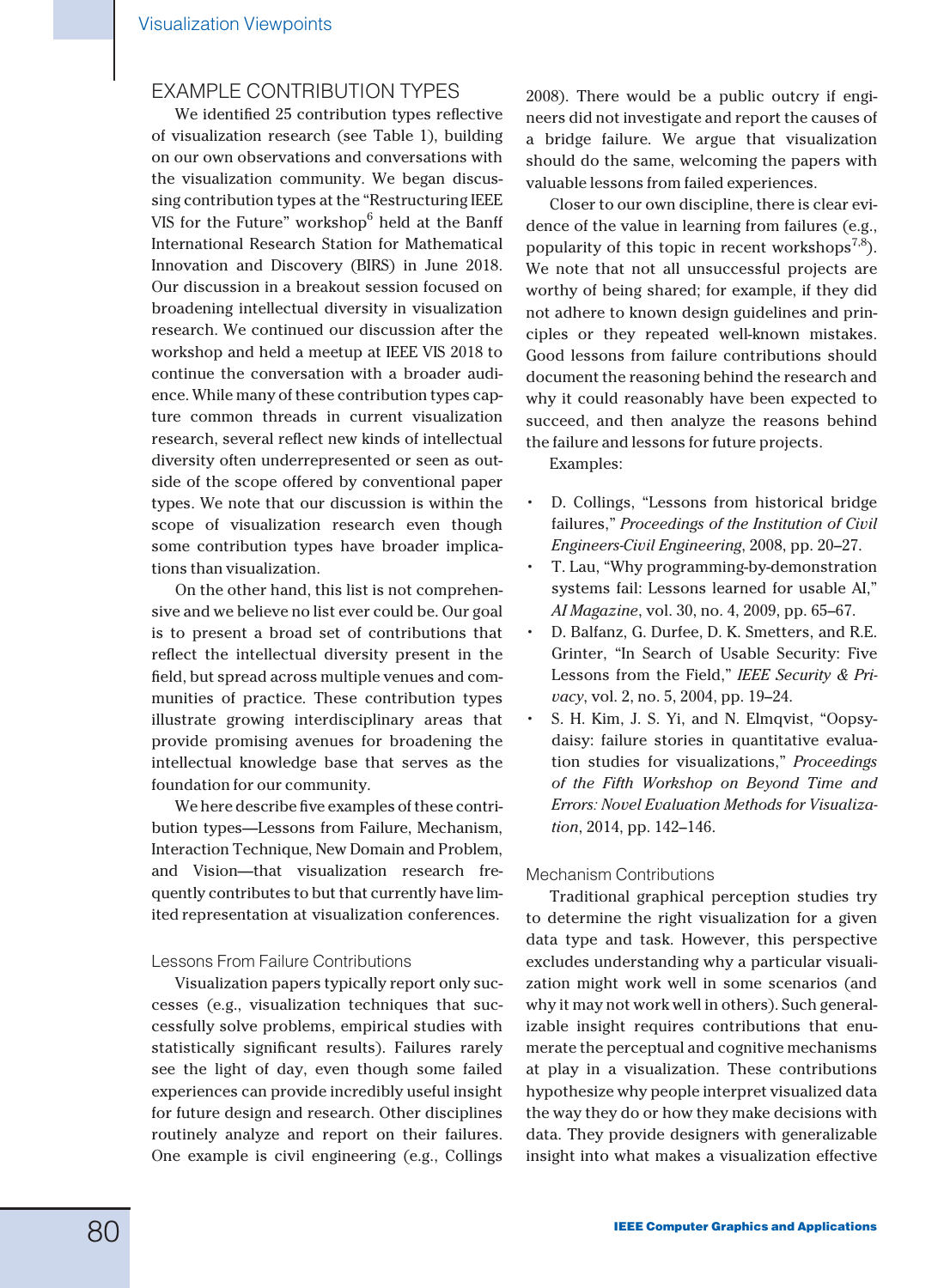#### Table 1. Types of contributions for visualization research.

| Contribution Type                 | Description                                                                                                                                                                                                                  |
|-----------------------------------|------------------------------------------------------------------------------------------------------------------------------------------------------------------------------------------------------------------------------|
| Algorithmic simplification        | simplification or explanation of techniques and algorithms to make them easier to<br>understand and reproduce                                                                                                                |
| Artistic design                   | practices and evaluative reflection on expressiveness of visualization                                                                                                                                                       |
| Data abstraction                  | mapping of data from a domain/problem to abstract data and dataset types, including<br>identification or clarification of new dataset types, data types, or facets of data not<br>previously articulated in the literature   |
| Data structure                    | improvements or new uses of existing ones to support visualization                                                                                                                                                           |
| Dataset                           | publicly available dataset for use in understanding visualizations, e.g., their<br>construction, consumption, design, or interpretation                                                                                      |
| Deployment                        | discussion of insights gained from real world deployment of a tool or technique                                                                                                                                              |
| Design methodology                | methodologies that help people take a structured and formalized approach to<br>visualization design or that help people be more creative in devising possible<br>visualization approaches                                    |
| Evaluation methodology            | methodologies that enable new ways in evaluating visualization solutions                                                                                                                                                     |
| Formalism                         | generalized theoretical, algorithmic, or mathematical formalisms of visualization<br>concepts                                                                                                                                |
| Guideline                         | generalized advice for the design and use of visualizations and visualization<br>techniques, including theoretical and practical evidence to challenge an existing<br>(design) guideline                                     |
| Interaction technique             | novel interaction techniques or components, or combinations of existing interaction<br>techniques in new ways to support visualization                                                                                       |
| Lessons from failure              | discussion of unsuccessful ideas and negative results, including identification of<br>pitfalls to be avoided                                                                                                                 |
| Mechanism                         | foundational understanding of perception and cognition to explain how visualization<br>works                                                                                                                                 |
| New domain and problem            | thorough discussion of previously unaddressed or undiscussed visualization<br>problems, including descriptions of domains and their research challenges that have<br>not previously appeared in the visualization literature |
| Performance analysis              | analysis of running visualizations and visualization algorithms efficiently on real<br>devices                                                                                                                               |
| Presentation                      | methodology or discussion of insights for storytelling and expository applications<br>such as data journalism and education                                                                                                  |
| Qualitative empirical finding     | findings from ethnographic and other deeply qualitative methods; understanding of<br>how people approach or use tools in situ                                                                                                |
| Replication                       | reproduction of previously published research and comparison of results                                                                                                                                                      |
| Survey                            | summary and enumeration of the state of the art, with synthesis and reflection                                                                                                                                               |
| Task abstraction                  | mapping of tasks performed by domain users to abstract tasks, either newly identified<br>or from existing taxonomies                                                                                                         |
| Taxonomy and conceptual model     | systematic characterizations of a particular space that scaffold thinking within that<br>topic                                                                                                                               |
| Toolkit / Language / Architecture | design and implementation of a novel platform for developing visualizations                                                                                                                                                  |
| Vision                            | well-argued and well-supported visions of the future of visualization                                                                                                                                                        |
| Visual data analysis methodology  | novel combinations of established visualization, interaction, and computational data<br>modeling techniques to perform visual data analysis                                                                                  |
| Visual representation             | encoding of a dataset type different from previous representations of that dataset type                                                                                                                                      |
| Yet unlisted contributions        | ideas, results, discussions, or yet undiscovered units of effort that help the community<br>solve visualization problems but have not been listed here                                                                       |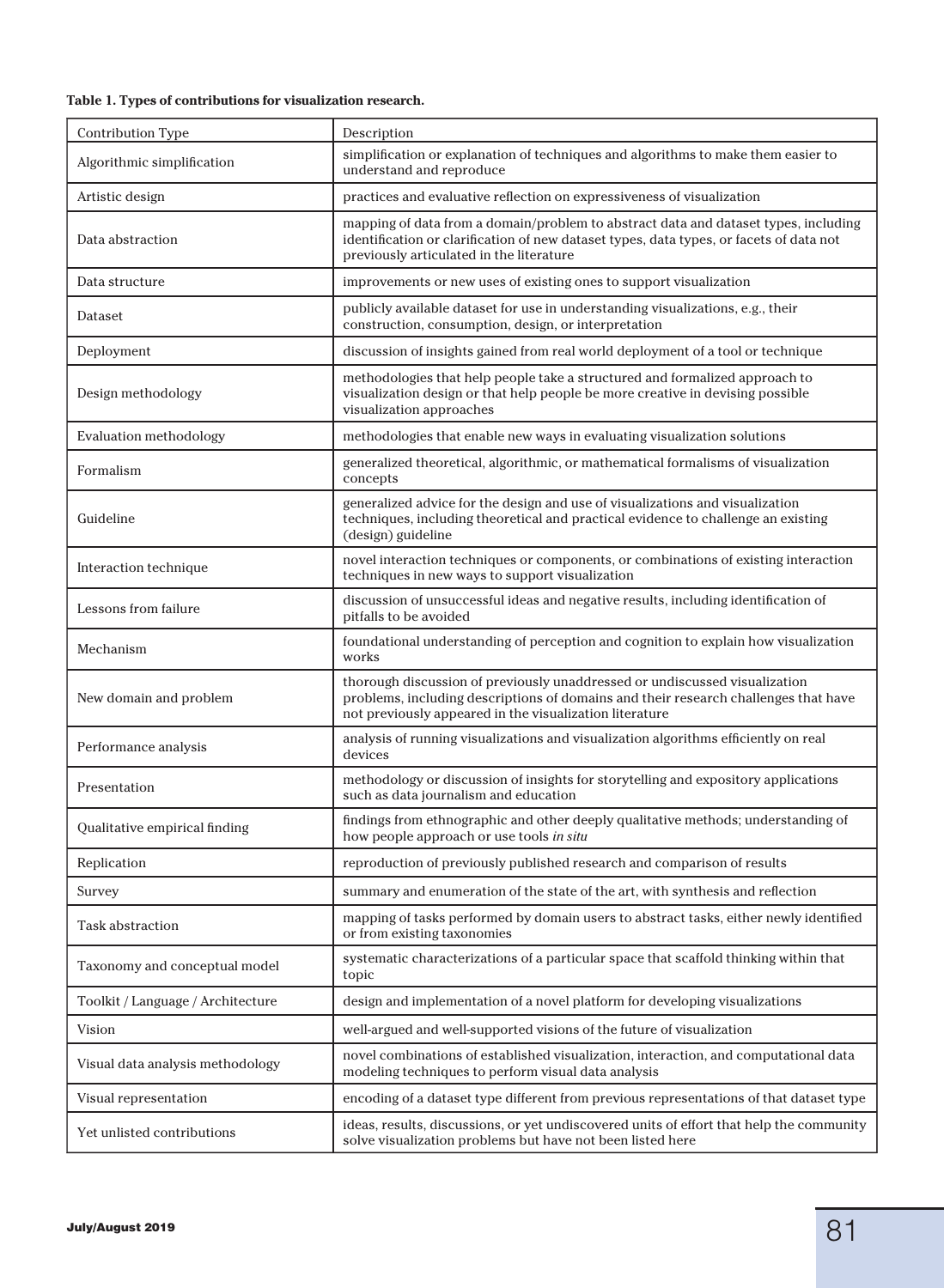grounded in the ways people process visualized data, and enable designers to predict what might make a new design effective for a given task.

Crossovers with vision science (e.g., Borkin et al., 2013) and cognitive science (e.g., Padilla et al., 2018) offer theories and methods that enable mechanism contributions. However, these kinds of experiments are traditionally seen as external to visualization as they often require studies that exchange complexity for control, using smaller datasets, short timespans, more systematic modeling, or other techniques more closely correlated with cognitive science than HCI. We argue that these contributions are central to visualization research: they differ from traditional evaluations by connecting experimental outcomes with analyst capabilities.

Examples:

- M. A. Borkin, A. A. Vo, Z. Bylinskii, P. Isola, S. Sunkavalli, A. Oliva, and H. Pfister, "What makes a visualization memorable?," IEEE Transactions on Visualization and Computer Graphics, vol. 19, no. 12, 2013, pp. 2306–2315.
- R. A. Rensink, "On the prospects for a science of visualization." Handbook of Human-Centric Visualization, Springer, 2014, pp. 147–175.
- L. M. Padilla, S. H. Creem-Regehr, M. Hegarty, and J. K. Stefanucci, "Decision making with visualizations: a cognitive framework across disciplines," Cognitive Research: Principles and Implications, vol. 3, no. 1, 2018, pp. 29–53.
- D. A. Szafir, S. Haroz, M. Gleicher, and S. Franconeri, "Four types of ensemble coding in data visualizations," Journal of Vision, vol. 16, no. 5, 2016, 11:1–19.
- T. M. Green, W. Ribarsky, and B. Fisher, "Building and applying a human cognition model for visual analytics," Information Visualization, vol. 8, no. 1, 2009, pp. 1–13.

Interaction Technique Contributions

User interaction is a central component of many visualizations. People reason and communicate through interaction with data, fostering cognitive processes of knowledge generation.<sup>9</sup> Interaction is particularly important when we engage with large and complex datasets because many tasks can no longer be completed using static images alone. Several researchers have

explicitly advocated more careful interaction design, further research about novel visualization interactions, and the characterization of successful interaction. $10,11$  Due to the importance of user interaction, the visualization community would benefit from more clearly articulating when contributions are made based on interaction rather than a novel visual encoding technique.

Characterizing contributions made by an interaction technique enables papers to articulate novel methods, paradigms, user tasks, modalities, and implementations. While interaction in visualizations depends on the visual representation being interacted with, this contribution type focuses less on the novelty of the representation, but more on novel ways that people can interact with data through these representations. We posit that interaction technique contributions can lead to new discoveries in helping people make sense of data through the lens of interactivity.

Examples:

- H. Xia, N. Henry Riche, F. Chevalier, B. De Araujo, and D. Wigdor, "DataInk: Direct and creative data-oriented drawing," Proceedings of the 2018 CHI Conference on Human Factors in Computing Systems, 2018, Paper No. 223.
- M. Cordeil, A. Cunningham, T. Dwyer, B. H. Thomas, and K. Marriott, "ImAxes: Immersive axes as embodied affordances for interactive multivariate data visualization," Proceedings of the 30th Annual ACM Symposium on User Interface Software and Technology, 2017, pp. 71–83.
- J. Jo, S. L'Yi, B. Lee, and J. Seo, "TouchPivot: Blending WIMP & post-WIMP interfaces for data exploration on tablet devices," Proceedings of the 2017 CHI Conference on Human Factors in Computing Systems, 2017, pp. 2660–2671.
- T. Gao, M. Dontcheva, E. Adar, Z. Liu, and K. G. Karahalios, "DataTone: Managing ambiguity in natural language interfaces for data visualization," Proceedings of the 28th Annual ACM Symposium on User Interface Software and Technology, 2015, pp. 489–500.
- Z. Lu, M. Fan, Y. Wang, J. Zhao, M. Annett, and D. Wigdor, "InkPlanner: Supporting Prewriting via Intelligent Visual Diagramming," IEEE Transactions on Visualization and Computer Graphics, vol. 25, no. 1, 2019, pp. 277–287.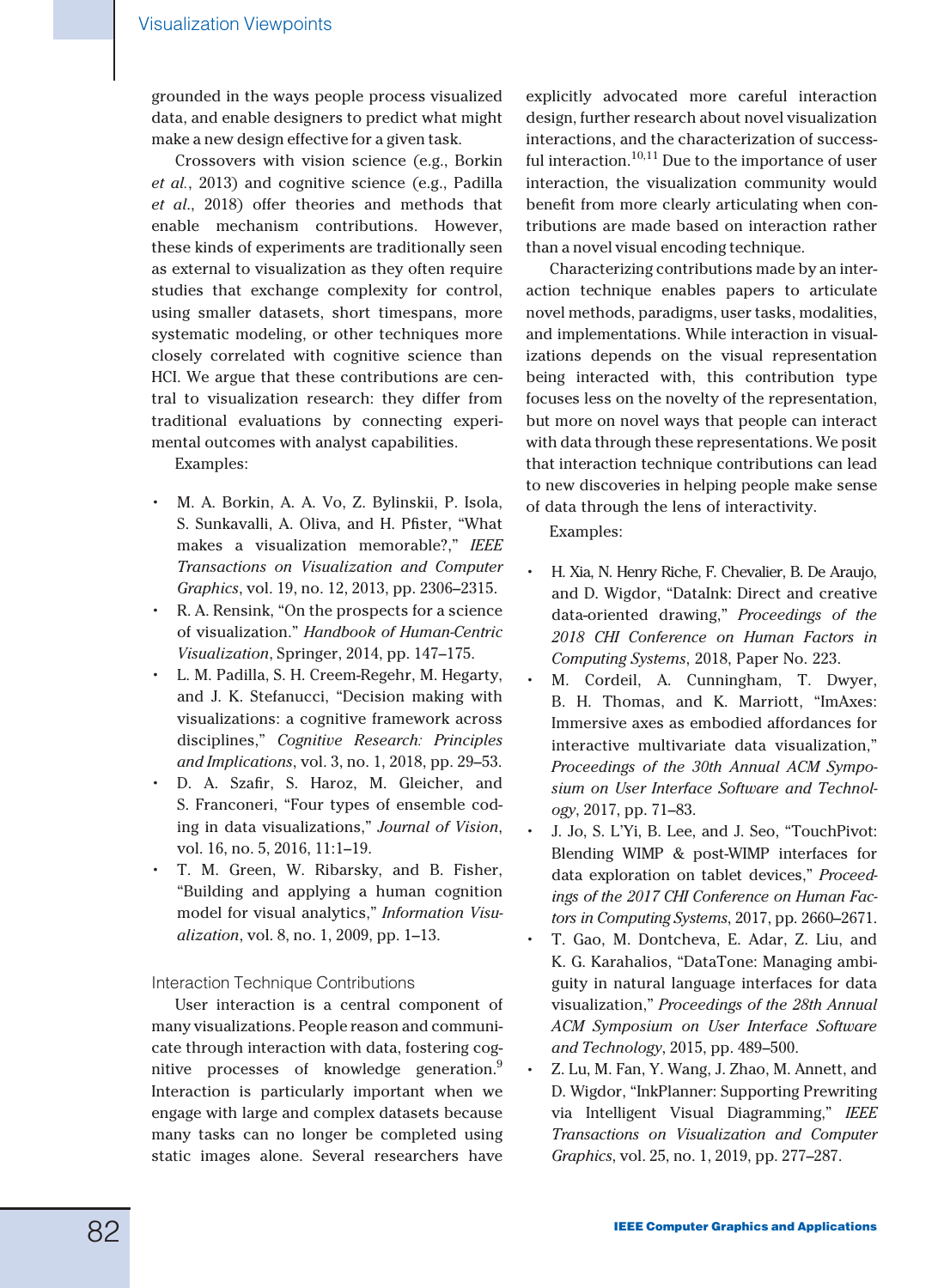#### New Domain and Problem Contributions

As any field matures, the work published in that field gradually evolves from large, exciting strides to incremental improvements. Yet, visualization has a history of successful continuous growth through the introduction of new domains and problems. For example, the advent of scientific visualization correlates with the introduction of spatial data from science and engineering into the landscape of graphics applications, and the advent of information visualization correlates with the introduction of tabular, tree, hierarchical, and text data into the landscape of spatial data. In contrast, resistance to the introduction of new domains and problems can truly limit growth. Moreover, the unconditional acceptance of a particular theory or guideline can further stunt the growth of a field. For example, the unconditional adoption of the overview-first design paradigm can alienate domain scientists and journalists who operate under a details first workflow (Luciani et al., 2019).

We argue that the introduction of new domains and problems is a valuable contribution to our field and should be recognized as such. A new domain and problem contribution would describe the domain in which the problem appears. For example, consider the problem of visualizing sets of data that have a semantically significant spatial organization, yet are not spatially adjacent (Collins et al., 2009), with instantiations in machine translation, geospatial applications, or sets of research articles on a timeline. As another example, consider the search-first paradigm (van Ham and Perer, 2009) and its instantiation in large citation networks. While these two examples were published in the visualization literature, they were accepted at the time on the basis of the technical solutions they proposed.

Examples:

- C. Collins, G. Penn, and S. Carpendale, "Bubble sets: Revealing set relations with isocontours over existing visualizations," IEEE Transactions on Visualization and Computer Graphics, vol. 15, no. 6, 2009, pp. 1009–1016.
- F. van Ham and A. Perer, "Search, show context, expand on demand: Supporting large graph exploration with degree-of-interest,"

IEEE Transactions on Visualization and Computer Graphics, vol. 15, no. 6, 2009, pp. 953–960. T. Luciani, A. Burks, C. Sugiyama, J. Komperda, and G. E. Marai, "Details-First, Show Context, Overview Last: Supporting Exploration of Viscous Fingers in Large-Scale Ensemble Simulations," IEEE Transactions on Visualization and Computer Graphics, vol. 25, no. 1, 2019, pp. 1225–1235.

#### Vision Contributions

Another way of giving a boost to a mature research community, which is in danger of being stagnant, is to provide well-argued and wellsupported visions of the future of the community to inspire the people in the community by providing new research agenda and forward-thinking ideas. Based on the combination of experience, imagination, and wisdom, they can cover nontraditional topics, viewpoints, and perspectives that bring something new to visualization research and practice without reporting a new research project.

We acknowledge that papers with vision contributions may not be as common as those with other research contributions. On the other hand, they tend to become seminal papers, making a high impact to the community. For example, Illuminating the Path (Cook and Thomas, 2005) played a critical role in establishing the Visual Analytics research and has been cited more than 2300 times (as of February 2019).

Examples:

- G. D. Abowd, "What next, ubicomp?: celebrating an intellectual disappearing act," Proceedings of the 2012 ACM Conference on Ubiquitous Computing, 2012, pp. 31–40.
- M. Weiser, "The computer for the 21st century," Mobile Computing and Communications Review, vol. 3, no. 3, 1999, pp. 3–11.
- K. A. Cook and J. J. Thomas, "Illuminating the path: The research and development agenda for visual analytics," National Visualization and Analytics Center, 2005.
- A. van Dam, "Post-WIMP user interfaces," Communications of the ACM, vol., 40, no. 2, 1997, pp. 63–67.
- C. Johnson, "Top scientific visualization research problems," IEEE Computer Graphics and Applications, vol. 24, no. 4, 2004, pp. 13–17.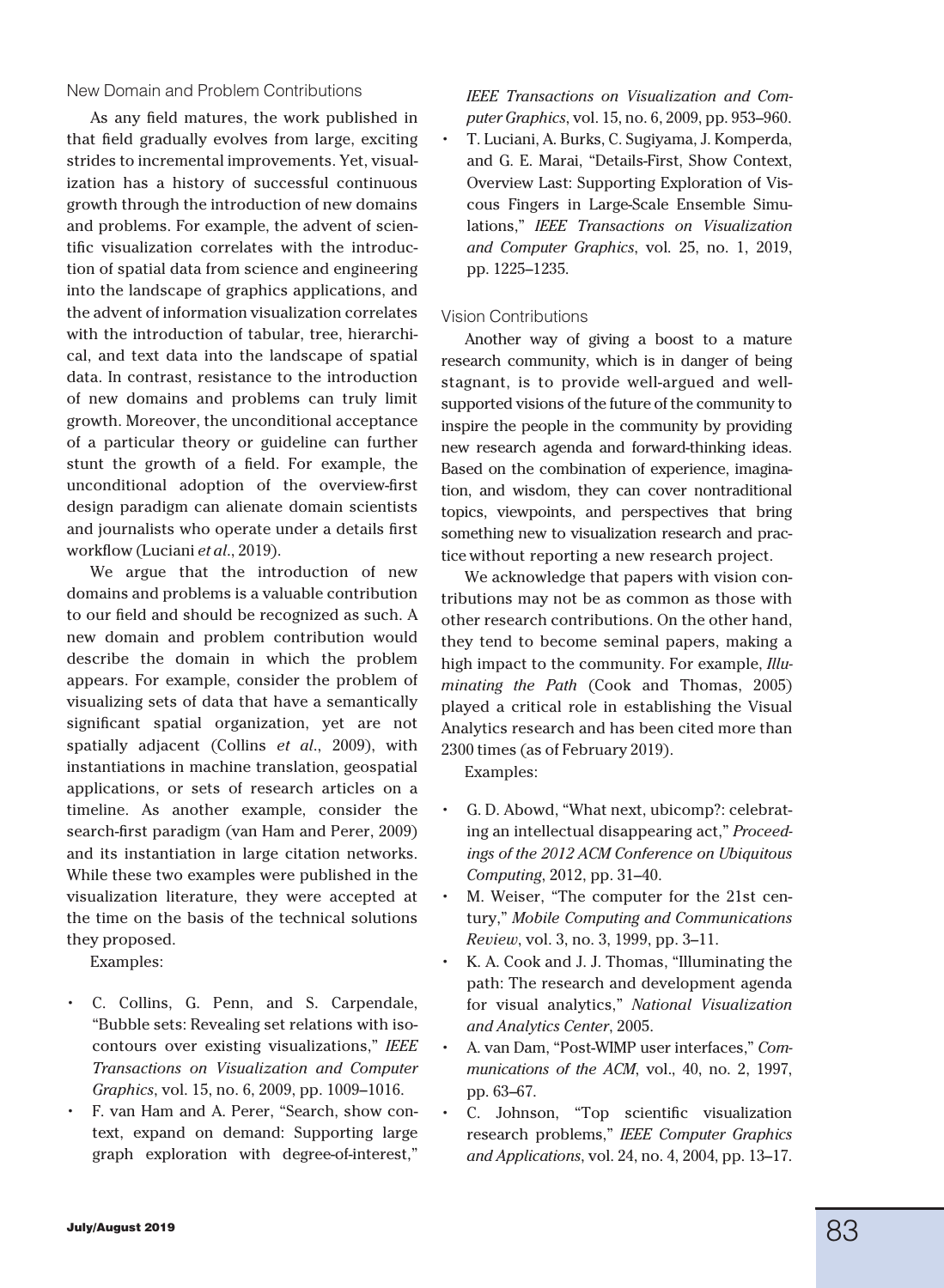# POSSIBILITY OF NEW CONTRIBUTION TYPES

We argue that considering visualization research through the lens of contribution types is likely to facilitate a more receptive and open attitude in how we, as visualization researchers, reflect on the contributions of our research. Thinking in terms of contributions prompts us to clearly articulate how a piece of research advances our current understanding of visualization and empowers us in arguing explicitly for the diverse ways that our research contributes to the field. The flexible nature of contribution types also enables researchers to combine multiple types of contributions in a single paper with varying levels of significance.

We expect that this open-ended, flexible attitude will also foster a culture where visualization researchers are empowered to think broadly in terms of how a piece of research can advance visualization science. An open attitude toward contributions will make the community more receptive and agile in proposing and recognizing new contribution types, and more proactive in investigating how other scientific disciplines articulate their contributions and to learn from them. We argue that such dynamic, adaptive, and responsive mechanisms are critical in building a research discipline that evolves and advances organically as new challenges and scientific questions emerge.

### NEXT STEPS

We acknowledge that 25 contribution types are too numerous to be immediately applicable. We, however, note that this article is a very first step to initiate conversation and discussion around contribution types as a plausible way to broaden intellectual diversity of visualization research. We believe that there are several concrete next steps we (either as an individual or as the visualization community) and conference committees (e.g., executive committee, steering committee, and organizing committee) can take to implement and apply a wider range of contribution types.

Actions for individuals and the community:

1. Especially when reviewing a paper, embrace an openness to novel and different types of contributions and explicitly discourage quick

rejects that are based on bad fit with the current paper types.

- 2. Incorporate contribution types into student training and education. Encourage students to think about contributions at the time of conceiving research ideas and incorporate the discussion of contributions in visualization and research methods courses.
- 3. Extend and refine the list of contribution types while collecting more examples. Group contribution types that addresses common facets of visualization research so that they are more easily understood by the community at large. We are keeping a list of contribution types along with exemplar papers at [https://vis-contribution-types.github.io.](https://vis-contribution-types.github.io)
- 4. Monitor papers with visualization contributions published in nonvisualization-centric venues (e.g., SIGCHI, UIST, IEEE VR, SIGGRAPH, SIGKDD, SIGMOD, SAP, ICML, and NeurIPS) and workshops to identify additional contribution types and refine enumerated ones.
- 5. Develop criteria and guidelines for evaluating papers with novel contribution types or papers that have multiple types of contributions and follow those criteria during the review process.
- 6. Encourage the visualization community to contribute to the ongoing discussion started with this viewpoint article.

Actions for conference committees:

- 7. Encourage authors to declare their contributions, including under Precision Conference Solutions, the conference management system adopted by several visualization conferences. The conference management system should also allow the introduction of new contribution types from the authors.
- 8. Educate reviewers about a wider range of possible contributions and about the criteria for evaluating papers with diverse contribution types. Where possible, route papers with nonstandard contributions to a trained pool of reviewers, including reviewers from outside of the traditional research community.
- 9. Monitor the path of papers with nonstandard contributions during the review process, and where necessary, appoint shepherd reviewers to work with first-time paper authors to help